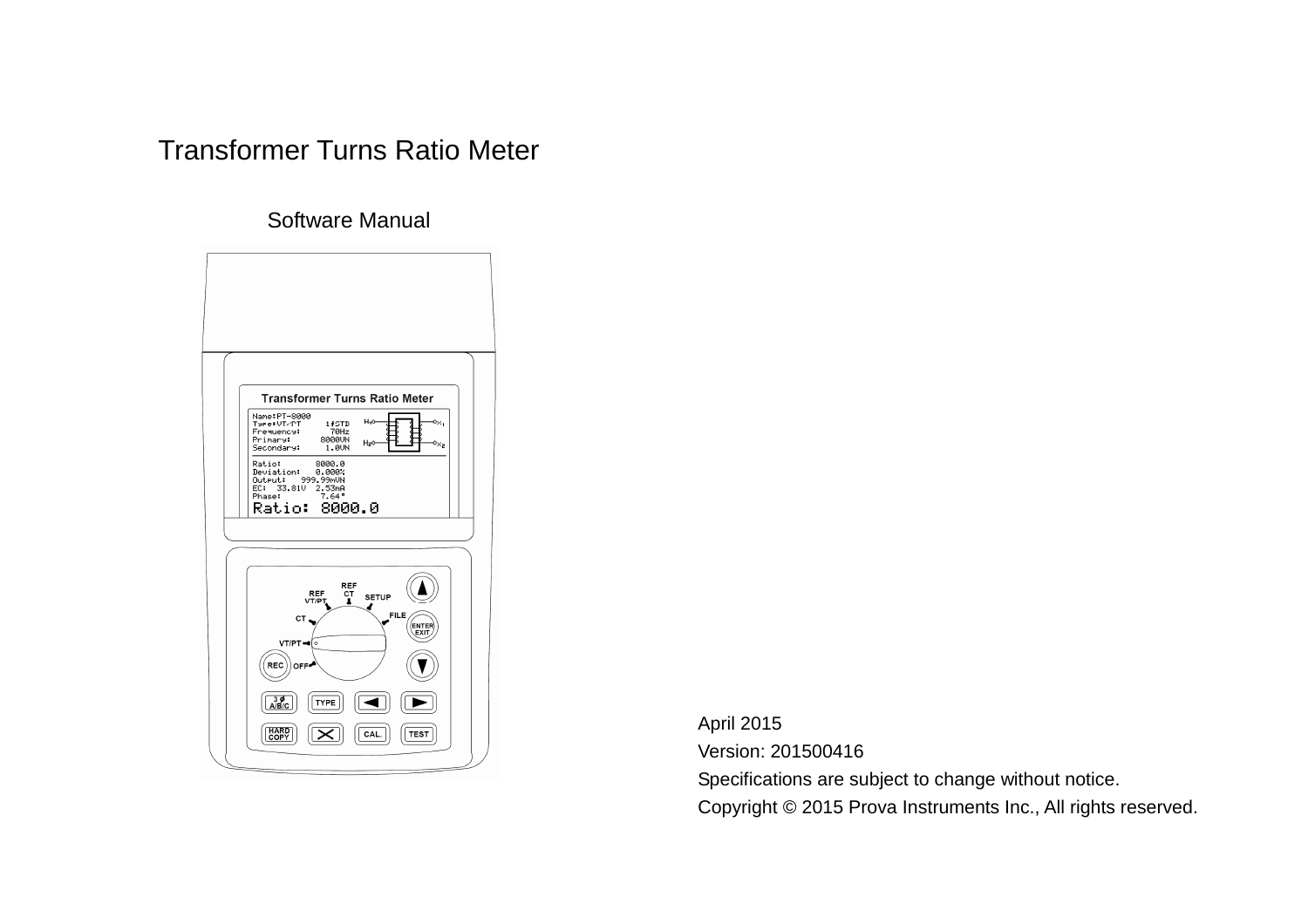**Table of Contents** 

| $\mathbf 1$ . |     |                                                 |  |
|---------------|-----|-------------------------------------------------|--|
|               | 1.1 |                                                 |  |
|               | 1.2 |                                                 |  |
|               | 1.3 |                                                 |  |
| 2.            |     |                                                 |  |
|               | 2.1 |                                                 |  |
|               | 2.2 |                                                 |  |
| 3.            |     |                                                 |  |
|               | 3.1 |                                                 |  |
|               | 3.2 |                                                 |  |
|               | 3.3 | VT/PT, CT Measurements & Parameter Setting  3-3 |  |
|               | 3.4 |                                                 |  |
|               | 3.5 |                                                 |  |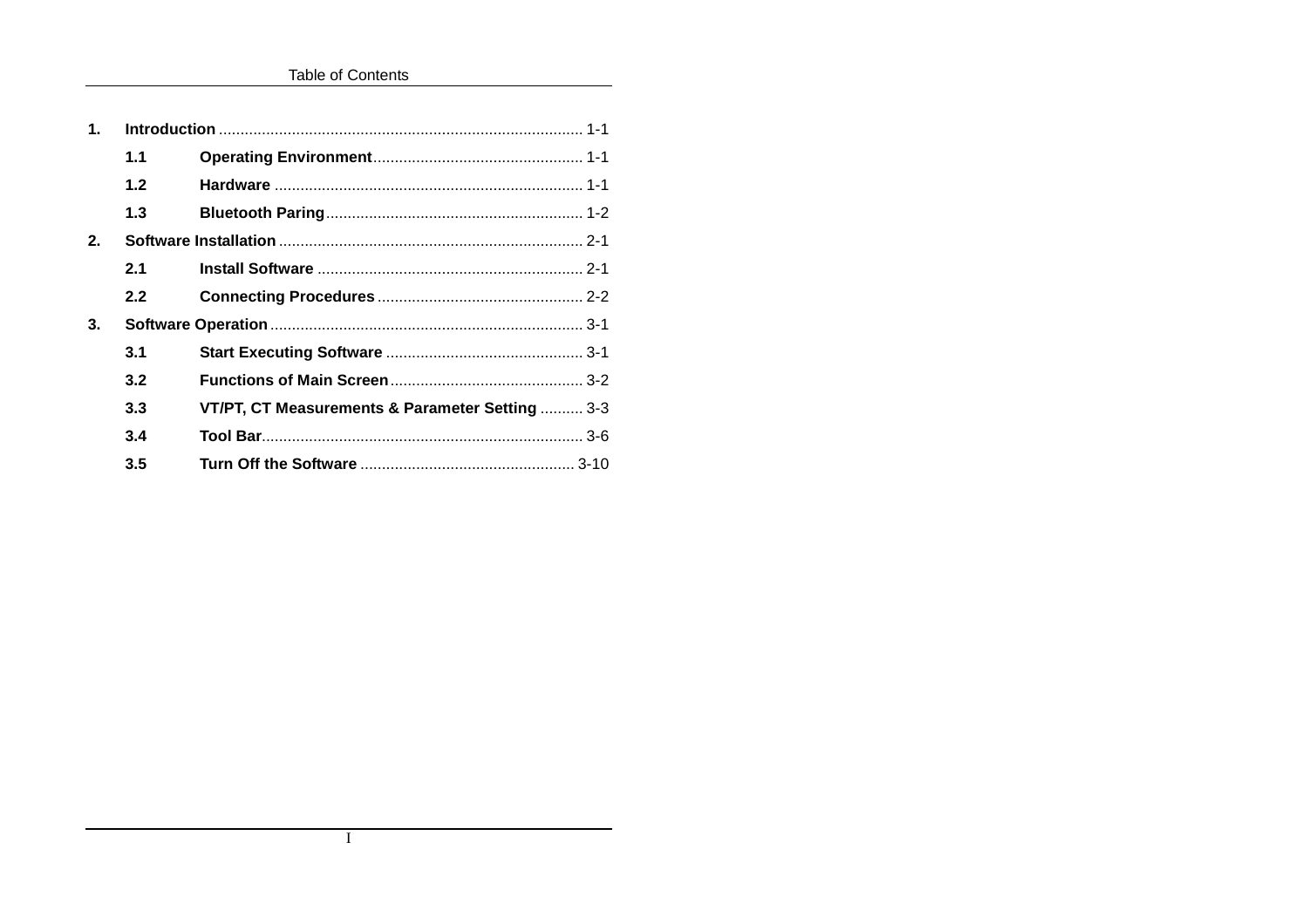# **1. Introduction**

# **1.1 Operating Environment**

- \* The Software (Application program) should be installed in the operation system of Microsoft Windows 8 / 7 / Vista / XP.
- \* "NI-VISA Runtime Engine" should be installed (the Software will install it automatically).
- \*"Bluetooth driver program" should be installed.

# **1.2 Hardware**

- Personal Computer (PC): we recommend the processor of Pentium 4 Celeron 1.2GHz or above.
- \* RAM: we recommend 512MB or above.
- Screen resolution: requires 1024 x 768 pixels.
- Transformer Turns Ratio Meter. ("Meter" for short in this manual)
- PC should be installed with "USB Bluetooth Dongle" or "Bluetooth Module".

### **Note:**

- 1. The spec. of "USB Bluetooth Dongle" or "Bluetooth Module" should be Bluetooth 2.0 + EDR or Bluetooth 2.0 + EDR – compatible, and supports SPP (Serial Port Profile).
- 2. The spec. of "USB Bluetooth Dongle" or "Bluetooth Module" can be Class I or Class II. With Class I the wireless communication distance is longer.

# **1.3 Bluetooth Paring**

First make sure the Bluetooth Driver is installed in the operation system of PC. Turn on the Meter, click  $\bullet$  to enter the program and then click "Add a Device". After searching the device, select "BT SPP xxxxxx" to pair. Type in 1234 when asked to enter pairing code. Some Bluetooth Dongles can pair automatically, no need to enter paring codes. After paring, the Device Manager will show "Bluetooth COM Ports".

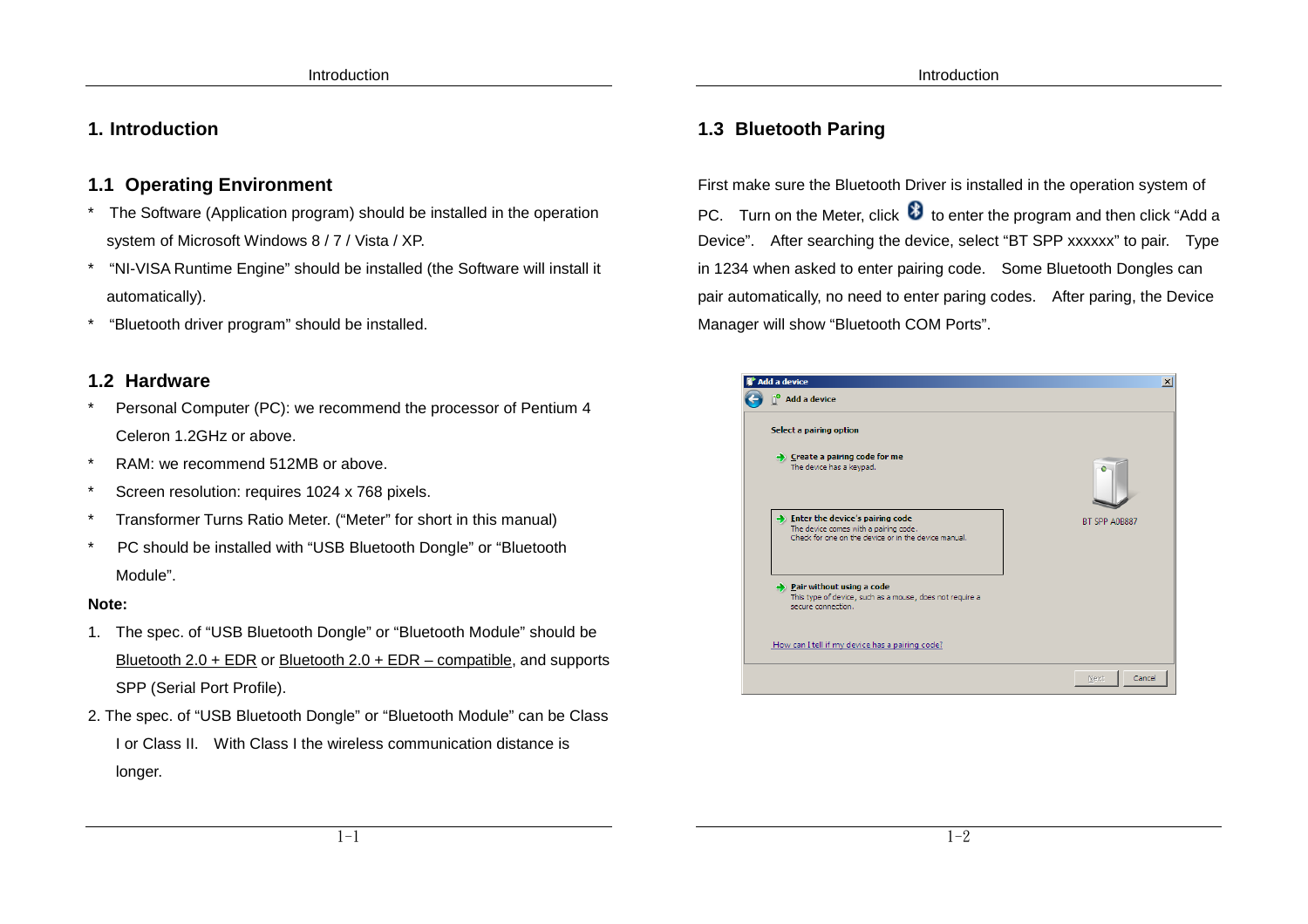Ports (COM & LPT) Communications Port (COM1)

Communications Port (COM2)

 $\mathbb{F}$  ECP Printer Port (LPT1)

Standard Serial over Bluetooth link (COM3)

Standard Serial over Bluetooth link (COM4)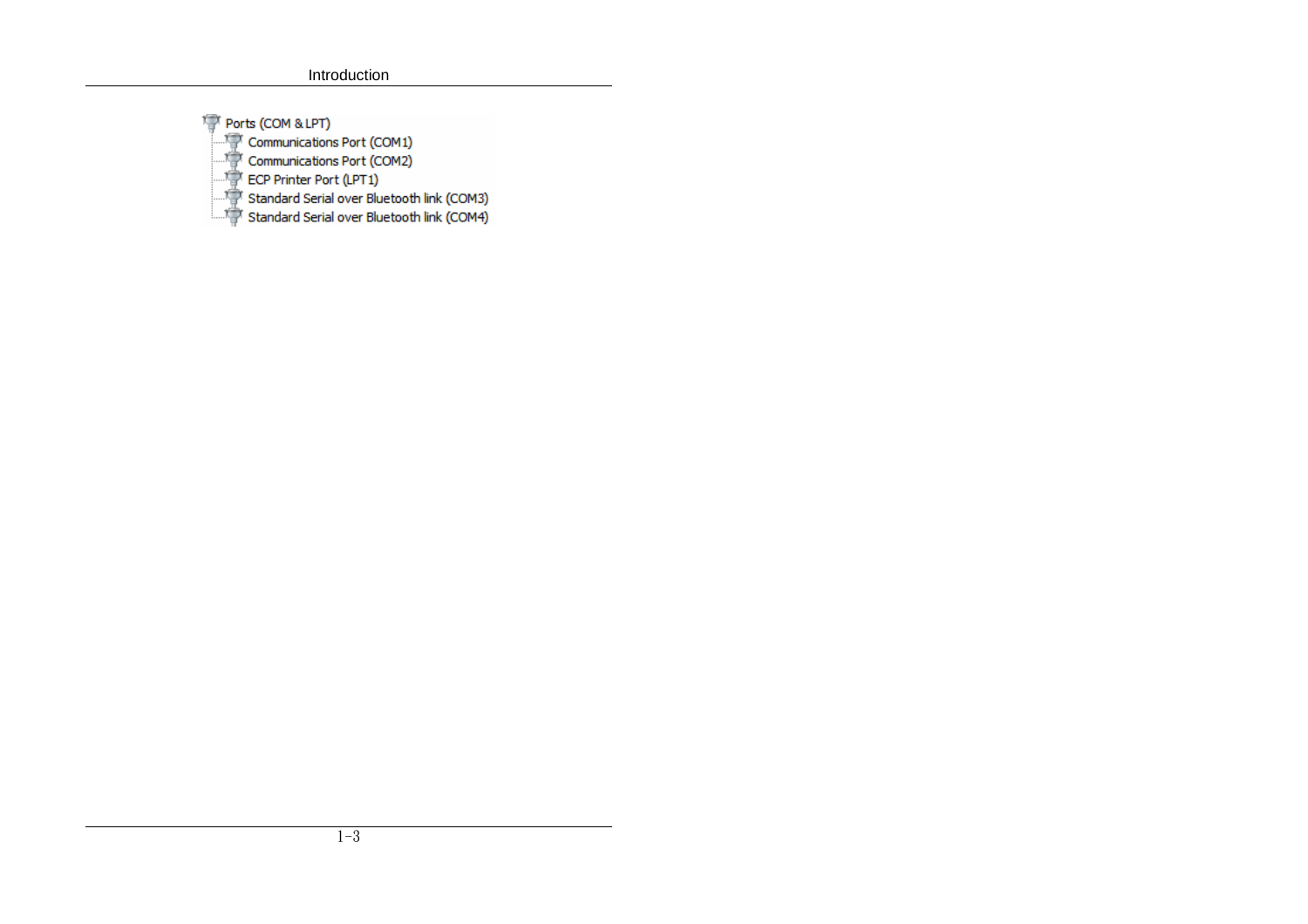# **2.1 Install Software**

Execute setup.exe (which is in the software disc) to enter installation menu. Click Transformer Turns Ratio Meter Software, then press Next button to enter the procedures of Software installation. Please follow the instructions to install the Software.

### **Remark:**

- 1. After putting the software disc into CD-ROM drive, the installation menu will display.
- 2. If the installation menu does not display, please manually choose setup.exe (which is in the software disc) to perform installation menu.
- 3. After the Software has been installed, please restart the system.

# **2.2 Connecting Procedures**

- 1. Turn on PC and the Meter.
- 2. Start the Software of Transformer Turns Ratio Meter.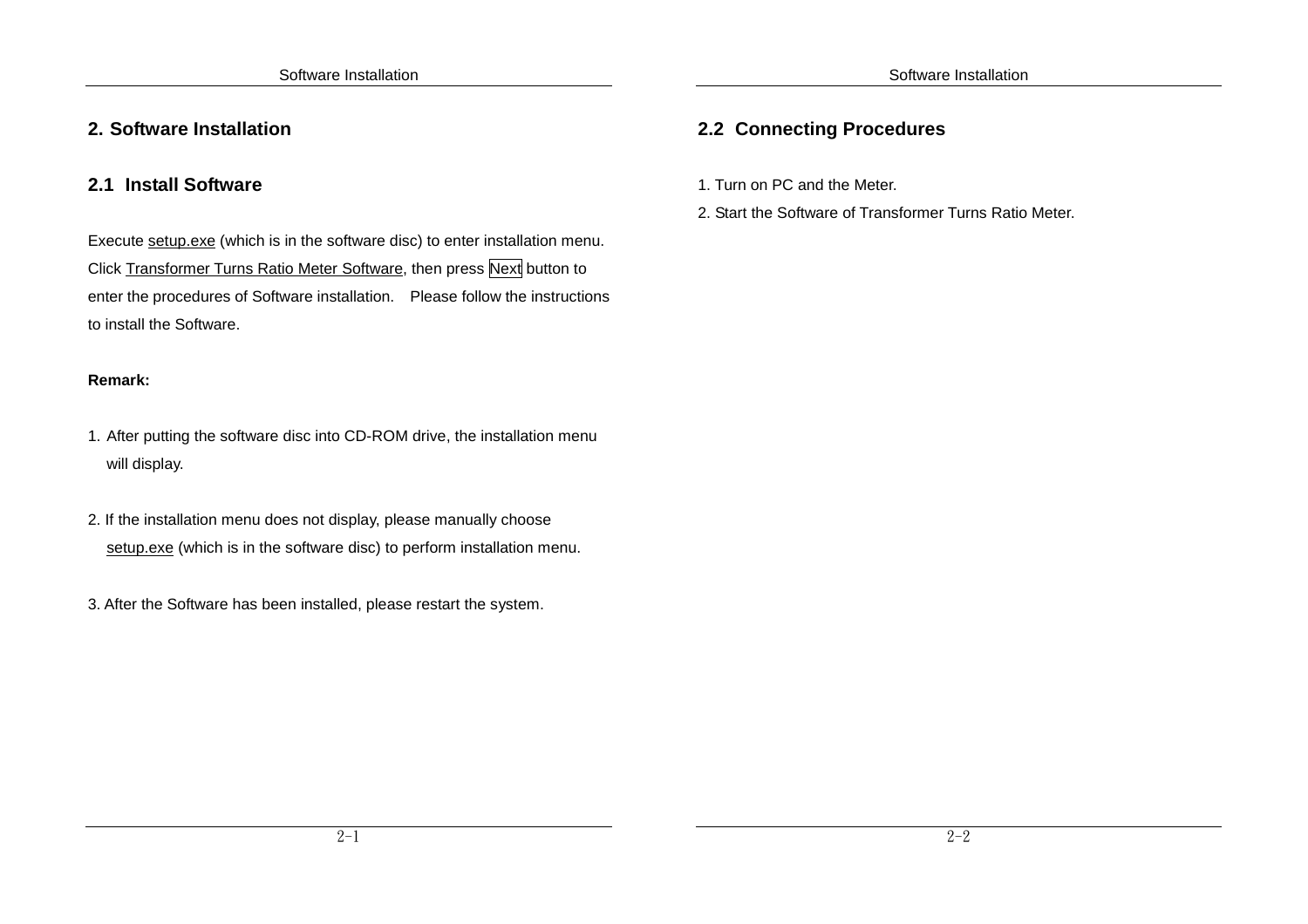### **3. Software Operation**

### **3.1 Start Executing Software**

Click Start -> All Programs -> Transformer Turns Ratio Meter, choose "Transformer Turns Ratio Meter" or click the shortcut to start executing the Software. (the initial screen is as below)

| Date Time:<br>Name: PT DEFAULT<br>Type: VT/PT<br>1¢STD<br>70Hz<br>Frequency:<br>Primary: 7200VN<br>120VN<br>Secondary:<br>Ratio:<br>Deviation:<br>Output:<br>$EC:$ $\Gamma$<br>Phase: | $H_1$ o-<br>$\mathbf{0}_{\mathbf{X_1}}$<br>H <sub>2</sub> o-<br>$\mathbf{0}_{\mathbf{X}, \mathbf{z}}$<br>H RED $\rightarrow$ H <sub>1</sub> X YELLOW $\rightarrow$ x <sub>1</sub><br>H BLACK→H2 X BLUE<br>$+xz$ | NEW SAMPLE<br>CAL.<br>3 PHASE<br>A/B/C<br><b>TEST</b> |
|---------------------------------------------------------------------------------------------------------------------------------------------------------------------------------------|-----------------------------------------------------------------------------------------------------------------------------------------------------------------------------------------------------------------|-------------------------------------------------------|
| Present Sample: <a><br/><math>\overline{1}</math></a>                                                                                                                                 | Sample:<br>$\overline{1}$                                                                                                                                                                                       |                                                       |

1. If the communication State is ON, it means the Software can communicate with the Meter correctly.

# **3.2 Functions of Main Screen**

| Transformer Turns Ratio Meter<br>File Tools Option<br>Heb<br>VT/RT, CT<br>REF VT/PT, CT<br>$\overline{2}$<br>Date Time:<br>H <sub>1</sub> 0-<br>$\mathbf{0}_{\mathsf{X}_1}$<br>Name: PT_D<br>1¢STD<br>Type: VT/PT<br>H <sub>2</sub> 0-<br>$\mathbf{P}_{\mathsf{X}_2}$<br>70Hz<br>Frequency:<br>$H_1$ X YELLOW+ $x_1$<br>H RED<br>7200VN<br>Primary:<br>H BLACK+H2 X BLUE<br>$+xz$<br>120VN<br>Secondary:<br>Ratio:<br>Deviation:<br>Output:<br>EC:<br>Phase: | $\Box$<br><b>NEW SAMPLE</b><br>CAL.<br>3 PHASE<br>A/B/C<br><b>TEST</b> |
|--------------------------------------------------------------------------------------------------------------------------------------------------------------------------------------------------------------------------------------------------------------------------------------------------------------------------------------------------------------------------------------------------------------------------------------------------------------|------------------------------------------------------------------------|
| Present Sample: <a><br/>Sample:<br/><math>\mathbf{1}</math><br/>1</a>                                                                                                                                                                                                                                                                                                                                                                                        | ComPort: 11<br>2014-12-09 10:26:15<br>State: ON                        |

#### **Remark:**

- 1. **VT/PT, CT** measurements and parameter setting: there are 2 pages one is **VT/PT, CT** and the other is **REF VT/PT, CT**.
- 2. **Tool bar:** including File, Tools, Option, Help functions.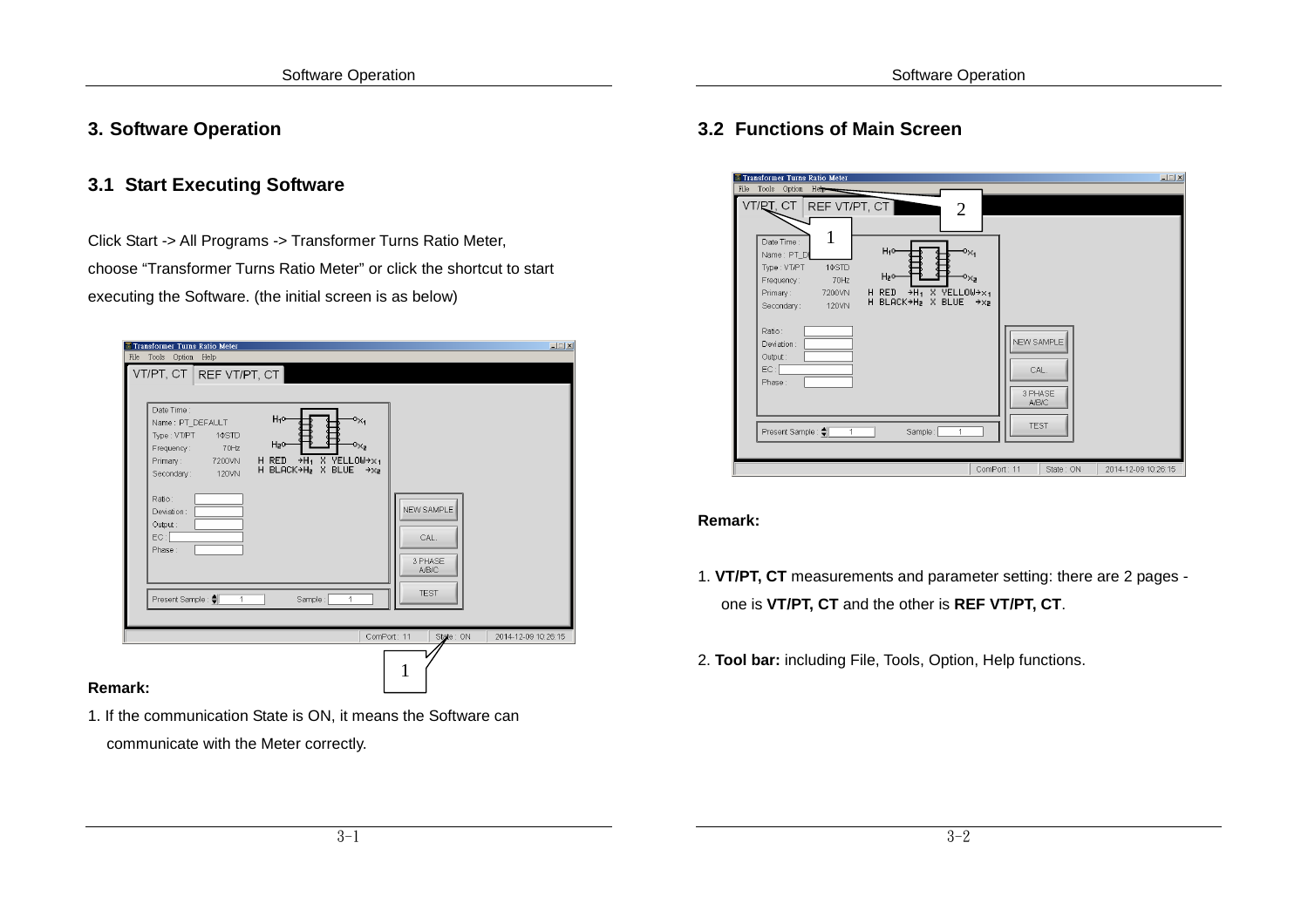Software Operation

## **3.3 VT/PT, CT Measurements & Parameter Setting**

There are 2 pages - one is **VT/PT, CT** and the other is **REF VT/PT, CT**.

#### **A. VT/PT, CT Measurements**



First turn the switch of the Meter to VT/PT or CT range.

#### **A.1 NEW SAMPLE, CAL., 3 PHASE A/B/C, TEST buttons**

**TEST:** Press this button to make the Meter perform TEST function. Then the measurement values from the Meter will be saved in the Sample records in the software.

**NEW SAMPLE:** Press this button to create a new blank sample, then perform TEST function to get new measurement values.

**CAL.:** press this button to make the Meter perform CAL. (Phase Angle Calibration) function.

**3 PHASE A/B/C:** when measuring 3-phase transformer, press this button to switch among A phase, B phase and C phase.

**A.2 Sample Time, Parameters, Measurement Values** 

**Date Time:** Sample recording time.

**Name, Type, Frequency, Primary, Secondary:** These are transformer parameters and winding connection type.**Ratio, Deviation, Output, EC, Phase:** These are transformer measurement values.

Please refer to the operation manual of "Transformer Turns Ratio Meter" for the definitions of the above-mentioned Parameters and measurement Values.

#### **A.3 Sample Status**

**Present Sample:** select the sample number which is being viewed. **Sample:** the total sample numbers till now.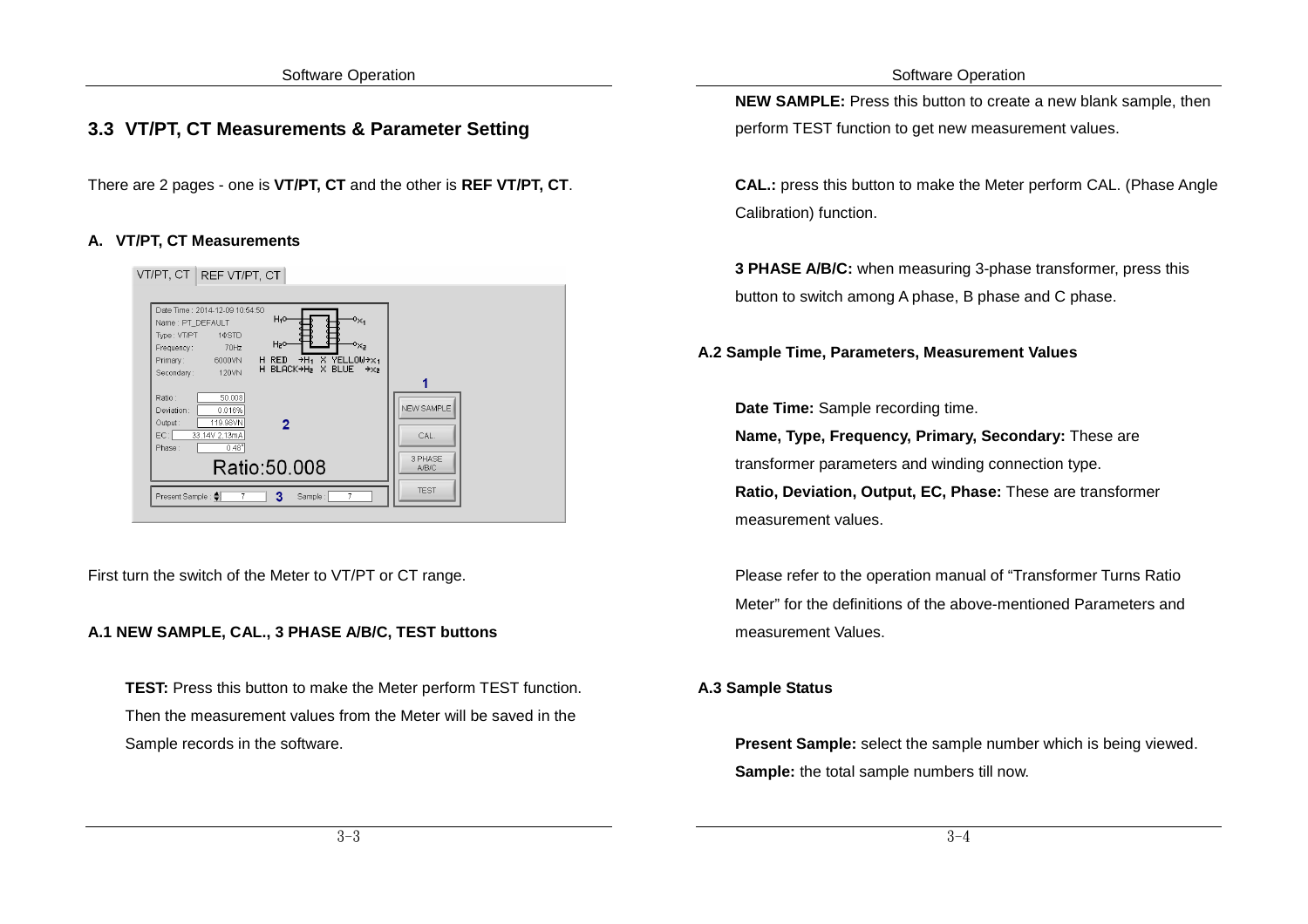#### **B. REF VT/PT, CT Parameter Setting**

VT/PT. CT REF VT/PT, CT **PT DECAUL** TPT STD 30A-6000.0  $\frac{1}{120}$  NN .<br>Sacondan  $1.00000$ Save As

First turn the switch of the Meter to REF VT/PT or REF CT range. After type in the parameter values on the software, press **Save** button to replace the parameters of the Meter by these values.

Press **Save As** button to save these values as a new file in the Meter. Press **Load** button to re-download the present parameters of the Meter.

Please refer to the operation manual of "Transformer Turns Ratio Meter" for more details about the Parameters.

If users do not save the newly typed-in values, the parameters will retrieve the original values.

When there is no communication between the Meter and the software, the functions of this page will not be available.

### **3.4 Tool Bar**

**A. File** 

**New:** Clear all the data in the Software (application program).

**Open:** Open a \*.trm file which was previously saved.

**Save As:** Save all the data in the Software as a \*.trm file.

**Export:** Export the data to a file which can be read by EXCEL. There are two formats: CSV (\*.csv) and Text (\*.txt).

**Print:** Print out the current software screen to a printer. Press Apply button then the selected printer will be the default printer for the Software.

| $E$ Print             | ×                        |
|-----------------------|--------------------------|
| <b>Select Printer</b> |                          |
| HP LaserJet 1022      |                          |
|                       | Print<br>Cancel<br>Apply |

**Exit:** exit the Software (application program).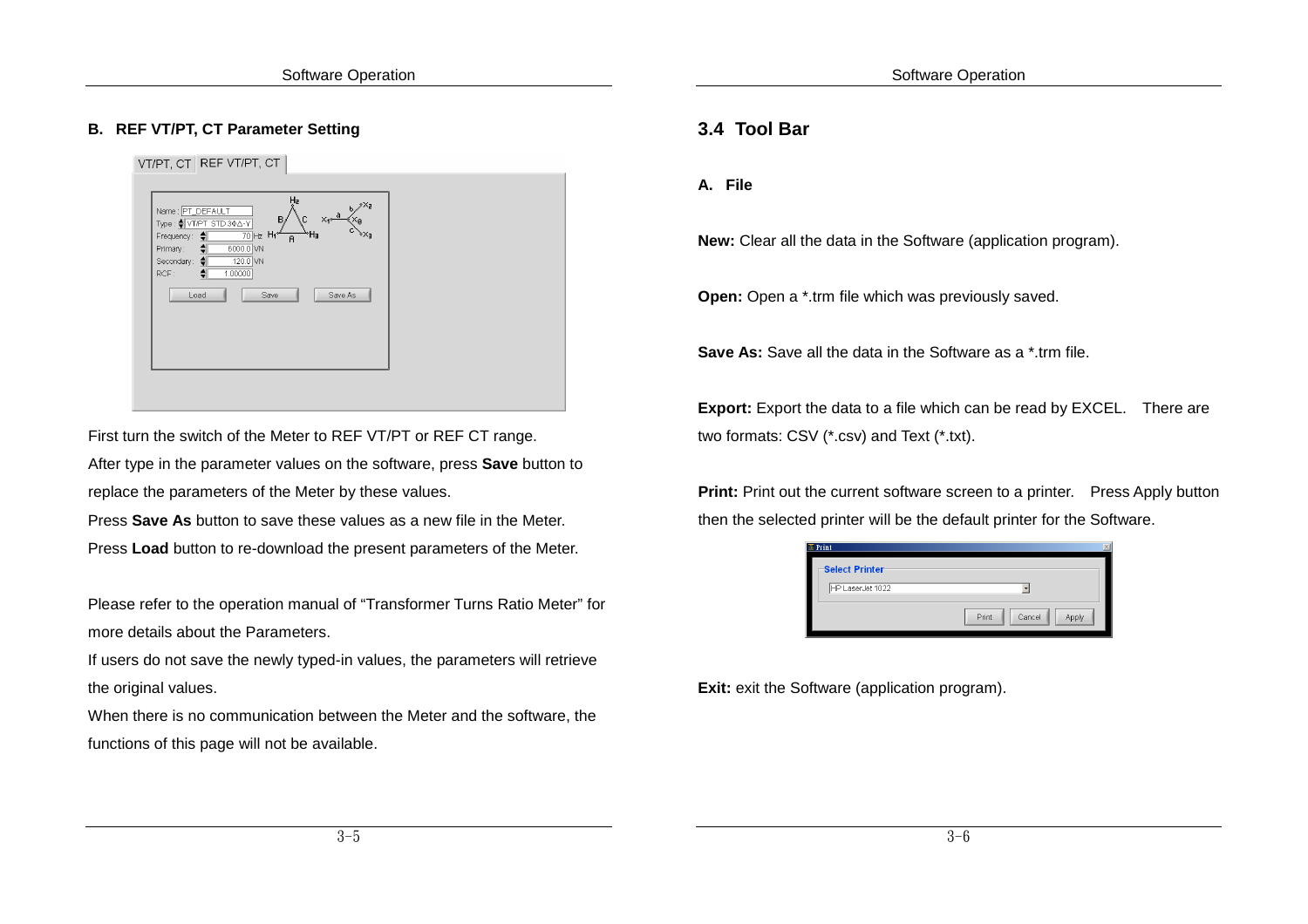#### **B. Tools**

**B.1 FILE:** display FILE window. Users can select a file format (among VTM, CTM, VTR, CTR, BMP) for the File List. Click a file in the File List to select it.

| $E$ FILE   |                                                   | $  $ $  $ $\times$ $ $ |
|------------|---------------------------------------------------|------------------------|
| File List  | $C$ VTM $C$ CTM $C$ VTR $C$ CTR $G$<br><b>RMP</b> |                        |
| 0000000005 | <b>BMP</b><br>14:09:10<br>2014-12-09              | A                      |
| 0000000006 | 14:09:11<br>2014-12-09<br><b>BMP</b>              | Refresh                |
| nnnnnnnn?  | 2014-12-09<br>14 09:12<br><b>BMP</b>              |                        |
| nnnnnnnna  | 2014-12-09<br>14:09:13<br><b>RMP</b>              |                        |
| nnnnnnnnя  | 2014-12-09<br>14 09:14<br><b>RMP</b>              | Open                   |
| nnnnnnn10  | 2014-12-09<br>14 09:15<br><b>RMP</b>              |                        |
| 0000000011 | 2014-12-09<br>14:09:16<br><b>RMP</b>              | Delete                 |
| 0000000012 | <b>RMP</b><br>2014-12-09<br>14:09:17              |                        |
| 0000000013 | <b>RMP</b><br>2014-12-09<br>14:09:18              |                        |
| 0000000014 | 2014-12-09<br>14:09:19<br><b>RMP</b>              | Rename                 |
| 0000000015 | 14:09:20<br><b>BMP</b><br>2014-12-09              |                        |
| 0000000016 | 14:09:21<br><b>BMP</b><br>2014-12-09              |                        |
| 0000000017 | 2014-12-09<br>14:09:22<br><b>BMP</b>              |                        |
| 0000000018 | 2014-12-09<br>14:09:23<br>BMP                     |                        |
| 0000000019 | 2014-12-09<br>14:09:24<br><b>BMP</b>              | ٣                      |
|            |                                                   |                        |

**Refresh:** Refresh File List.

**Delete:** Delete a selected file.

**Rename:** Rename a selected file.

**Open:** (1) Press Open button to open a selected file.

(2) Or double click a file in the File list to open it.

(3) Or click a file to select it; use the  $\uparrow$  &  $\downarrow$  buttons on the keyboard to

move to a file, then press Enter button on the keyboard to open the file.

**B.2 Print LCD:** Display Print LCD Window.

| Software Operation |
|--------------------|
|                    |

| $F$ Print LCD                                                                  | $ \Box$ $\times$ |  |  |  |
|--------------------------------------------------------------------------------|------------------|--|--|--|
| Name:CT_DEFAULT 【国BT<br>o <sub>x.</sub><br>Type:CT                             |                  |  |  |  |
| 70Hz<br>Frequency:                                                             |                  |  |  |  |
| Primary:    3000 A<br>$\mathbf{P}_{\mathsf{X}_\mathsf{Z}}$<br>Secondary: 5.0 A |                  |  |  |  |
| Ratio: I<br>49.971<br>Deviation: -91.67%                                       |                  |  |  |  |
| Output: 60.033 A<br>EC: 1.42V 0.62mA                                           |                  |  |  |  |
| Phase: $-0.27$                                                                 |                  |  |  |  |
| Ratio: 49.971                                                                  |                  |  |  |  |
| Print<br>Save As<br>Read                                                       |                  |  |  |  |

**Read:** Read the data displayed on the Meter LCD. **Save As:** Save the data of the current software screen as a BMP file. **Print:** Print out the current software screen to a printer.

**B.3 Time Setting:** Calibrate the Meter time by the current PC time.

**B.4 Clear Memory:** Clear the files (memory) of the Meter. When performing this function, the Meter should be switched to REF VT/PT or REF CT range.

**B.5 Setup:** Display Setup window.

| Setup              |        |
|--------------------|--------|
| Select Filter: ♦   | Normal |
| Auto Power Off : ♦ | 15 min |
| Load               | Apply  |

Press Apply button to modify the parameters of the Meter. Press Load button to reload the current parameters of the Meter. The parameter details please refer to the operation manual.